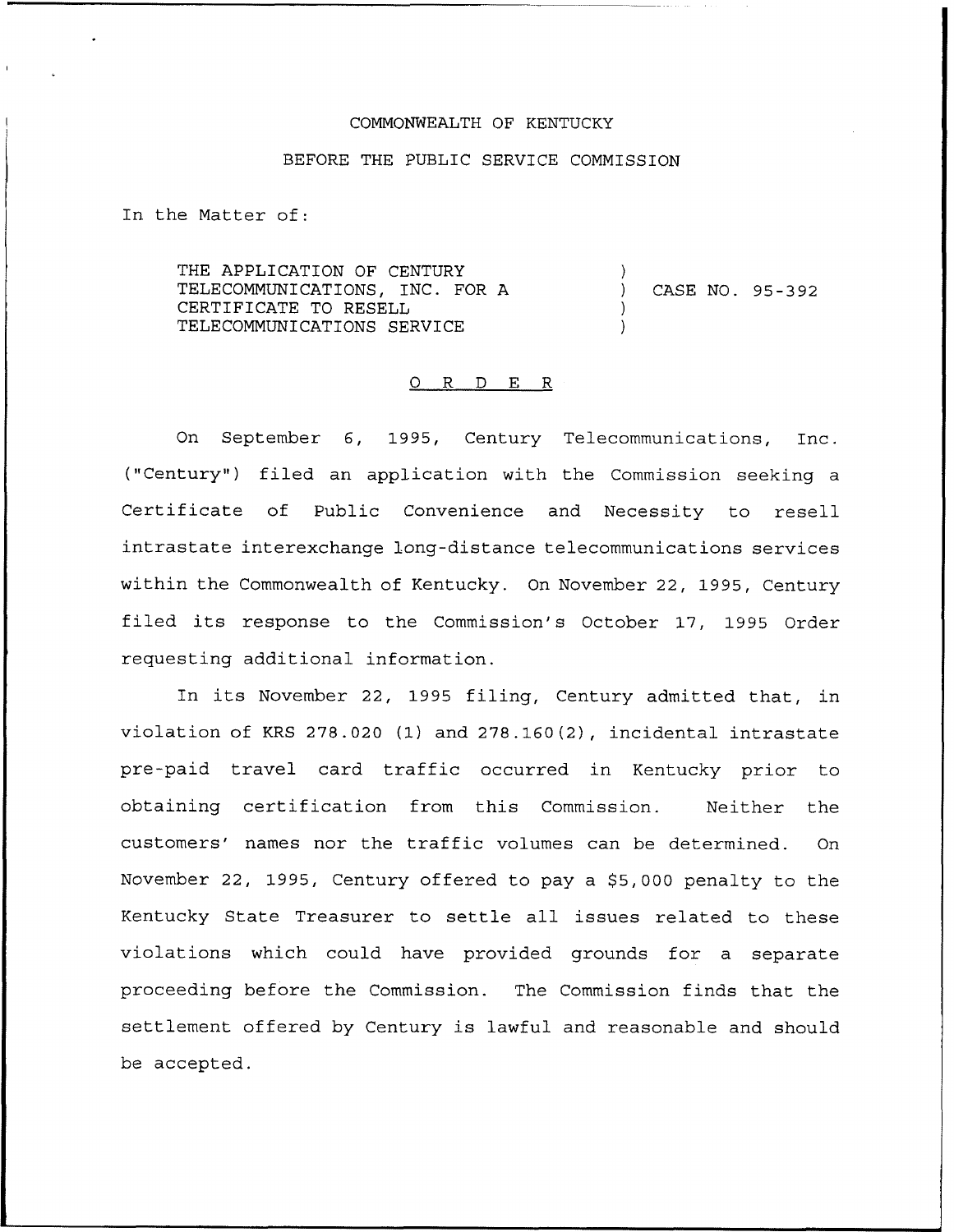Century is a Texas corporation with its principal office in the state of Louisiana and intends to resell tariffed services of facilities-based carriers certified by this Commission. Century requests authority to provide operator-assisted telecommunications services.

Century does not own or operate, nor does it intend to construct, any telecommunications transmission facilities within the Commonwealth of Kentucky. All intrastate telecommunications transmission services will be provided by an underlying carrier certified by this Commission.

The application provided by Century demonstrates its financial, managerial, and technical capability to provide utility service. The Commission finds that Century should be authorized to resell intrastate interexchange long-distance telecommunications services within the Commonwealth of Kentucky.

Century filed its proposed tariff on September 6, 1995. The Commission finds that Century's tariff complies with the restrictions, guidelines, and conditions of service established for the provision of operator-assisted services in Administrative Case No. 330,<sup>1</sup> which are attached hereto and incorporated herein as Appendix A. The Commission further finds that the rates proposed by Century should be approved as the fair, just, and reasonable rates to be charged.

 $\mathbf{1}$ Administrative Case No. 330, Policy and Procedures in the Provision of Operator-Assisted Telecommunications Services, Orders Dated March 27 and May 3, 1991.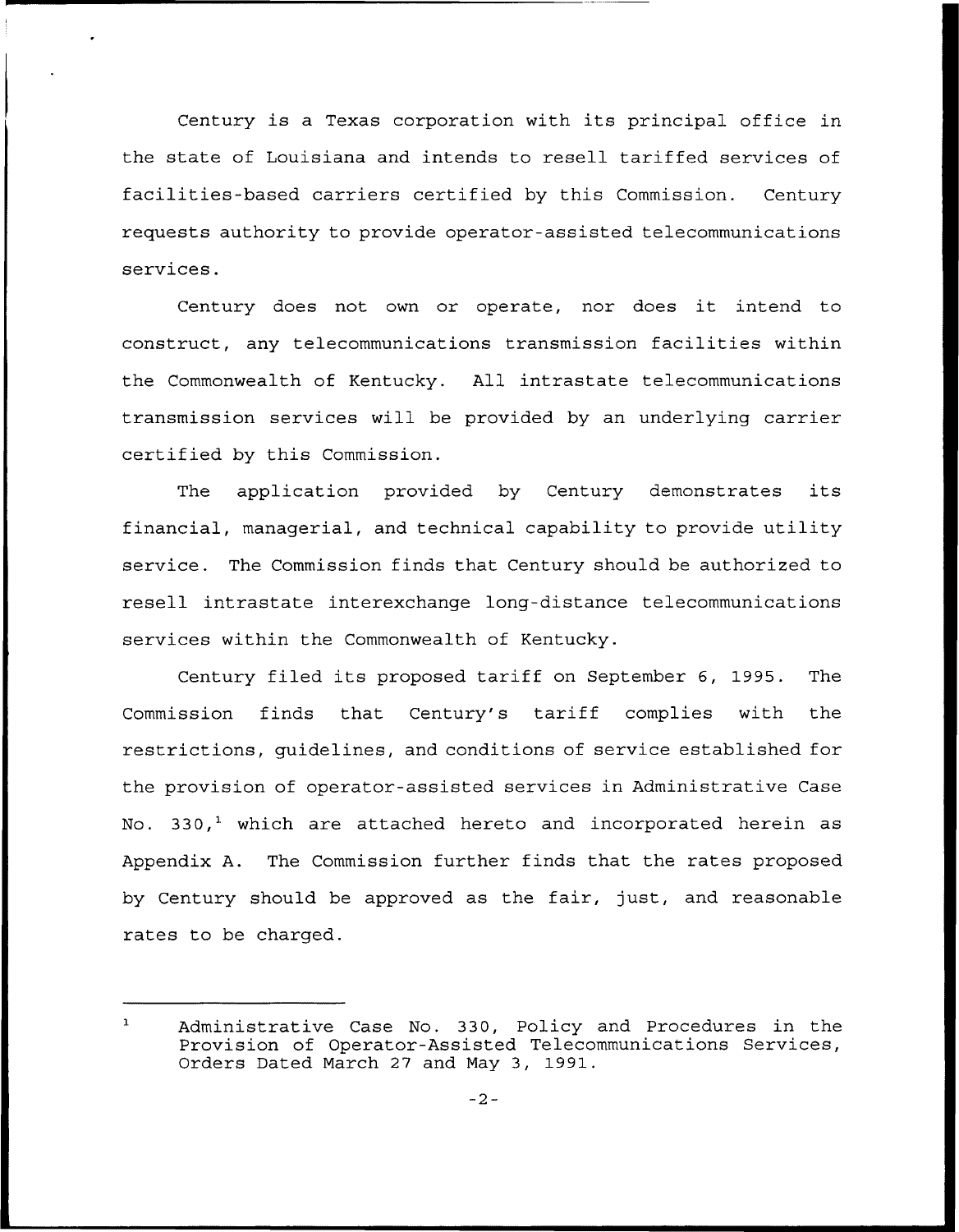In Administrative Case No. 306,<sup>2</sup> the Commission stated the importance of eliminating possible customer confusion arising from the name of the billing service, rather than the name of the provider of telecommunications services, appearing on the bill. Accordingly, Century should ensure that its name appears prominently on all bills issued to customers for services rendered.

The Commission, having considered the evidence of record and being otherwise sufficiently advised, HEREBY ORDERS that:

1. Century be and it hereby is granted authority to resell intrastate interexchange long-distance telecommunications services within the Commonwealth of Kentucky on and after the date of this Order.

2. Century be and it hereby is granted authority to provide intrastate operator-assisted services within the Commonwealth of Kentucky on and after the date of this Order.

3. Century shall ensure that its name appears prominently on all bills issued to customers for services rendered.

4. Century's authority to provide service is strictly limited to those services described in this Order and Century's application, and the conditions described in this Order and in Appendix A.

 $\overline{2}$ Administrative Case No. 306, Detariffing Billing and Collection Services, Order Dated April 30, 1990.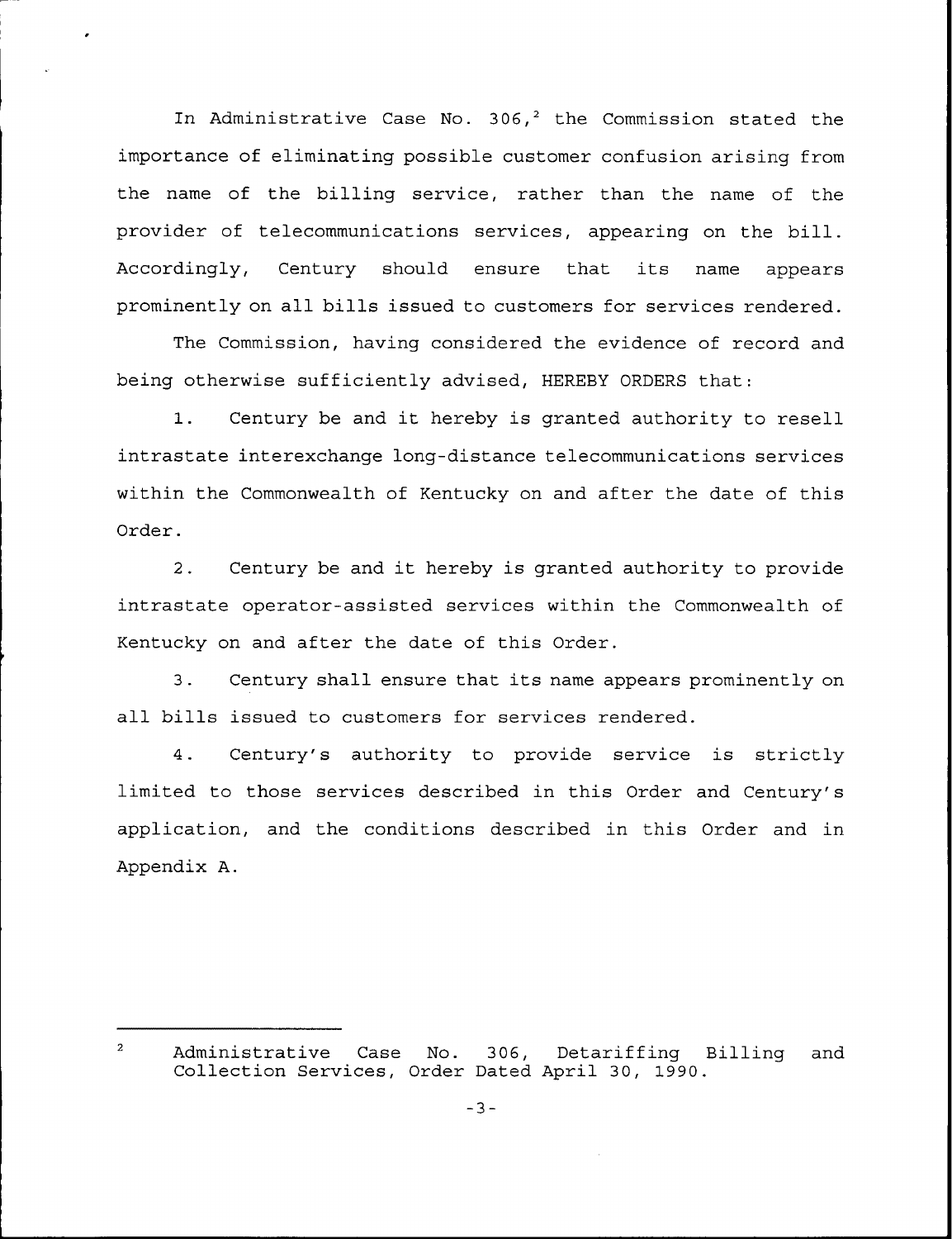IntraLATA services shall be provided in accordance with  $5.$ the restrictions and conditions of service contained in Administrative Case No. 323.<sup>3</sup>

6. The rates proposed by Century on September 6, 1995 are hereby approved.

7. Within 30 days from the date of this Order, Century shall file, pursuant to <sup>807</sup> KAR 5:011, its September 6, 1995 tariff sheets without modifications.

8. The payment of a \$5,000 penalty by Century to settle all issues related to its alleged violations of KRS 278.020(1) and KRS 278.160(2) is hereby accepted.

9. Century shall pay \$5,000 within 20 days of the date of this Order by certified or cashier's check made payable to "Treasurer, Commonwealth of Kentucky." This check shall be delivered to Office of General Counsel, Public Service Commission of Kentucky, 730 Schenkel Lane, P.O. Box 615, Frankfort, Kentucky, 40602.

Done at Frankfort, Kentucky, this 2nd day of January, 1996.

PUBLIC SERVICE COMMISSION

Chairma

ATTEST:

Executive Direo

Vice Chairman

 $\overline{\mathbf{3}}$ Administrative Case No. 323, An Inquiry Into IntraLATA Toll Competition, An Appropriate Compensation Scheme for Completion of IntraLATA Calls by Interexchange Carriers, and WATS Jurisdictionality.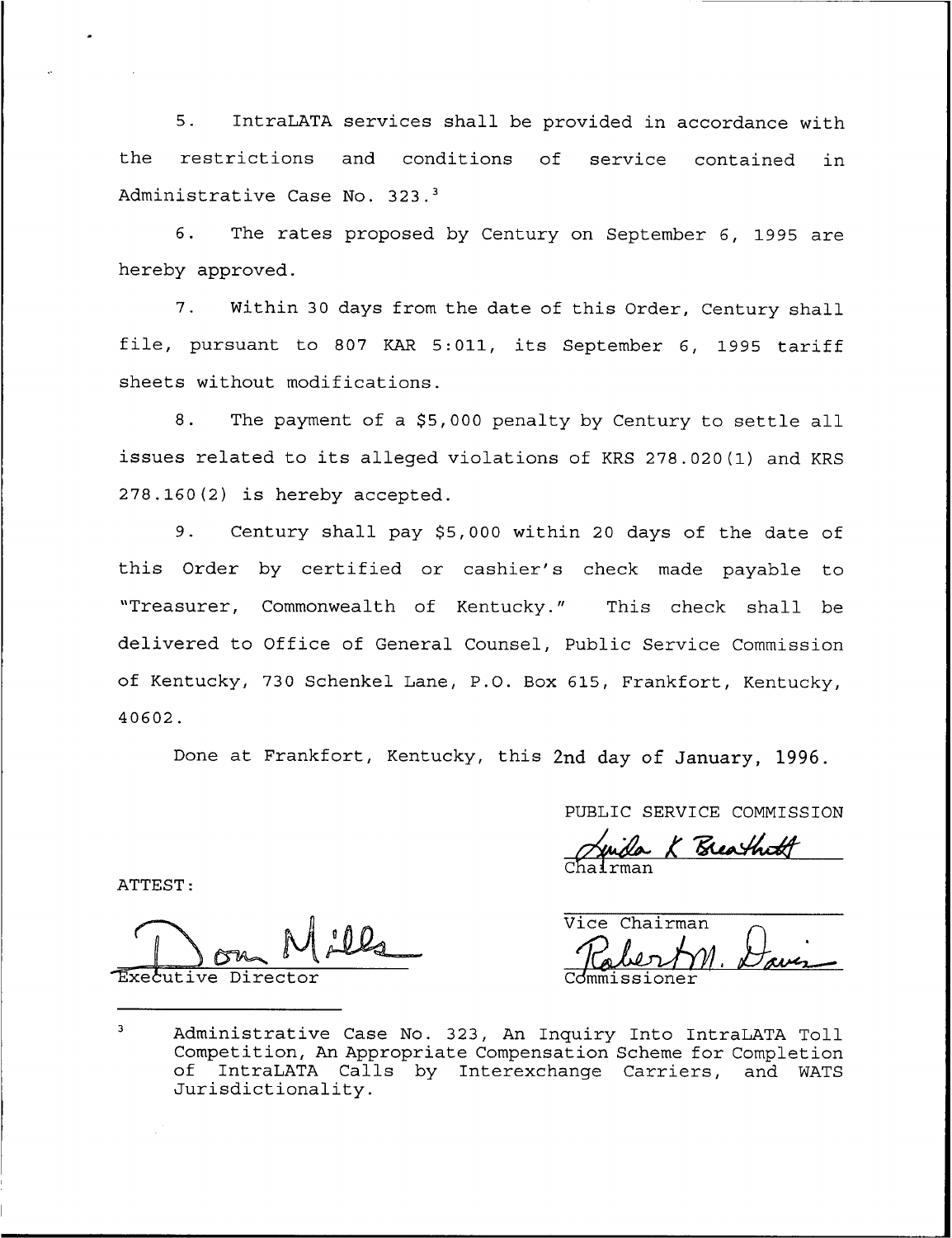## APPENDIX A

APPENDIX TO AN ORDER OF THE KENTUCKY PUBLIC SERVICE COMMISSION IN CASE NO. 95-392 DATED JANUARY 2, 1996

Conditions of Service for the Provision of Operator Services Adopted from Commission Orders in Administrative Case No. 330, Orders Dated March 27, 1991 and May 3,<br>1991.

(1) Operator-assisted services shall be subject to rate regulation and rates shall not exceed AT&T Communications of the South Central States, Inc.'s ("AT&T") maximum approved rates. "Maximum approved rates" are defined to mean the rates approved by this Commission in AT&T's most recent rate proceeding for measured toll service applicable to operator-assisted calls, as well as the additional charges for operator assistance. Carriers are not permitted to include any other surcharges or to bill for uncompleted calls. Time-of-day discounts shall also be applicable. Carriers are also required to rate calls using the same basis that AT&T uses to rate calls, i.e., distance calculations based on points-of-call origination and termination, definitions of chargeable times, billing unit increments, rounding of fractional units, and minimum usages. When there is any change in AT&T's maximum approved rates, carriers shall file tariffs if necessary to comply with the requirements herein within 30 days of the effective date of AT&T's rate change.

(2) Except as otherwise indicated in this Order, non-dominant carriers shall be subject to regulation as delineated in the May 25, 1984 Order in Administrative Case No. 273 as well as any subsequent modifications to non-dominant carrier regulations. In the event of conflict, the terms of the instant Order shall take precedence, unless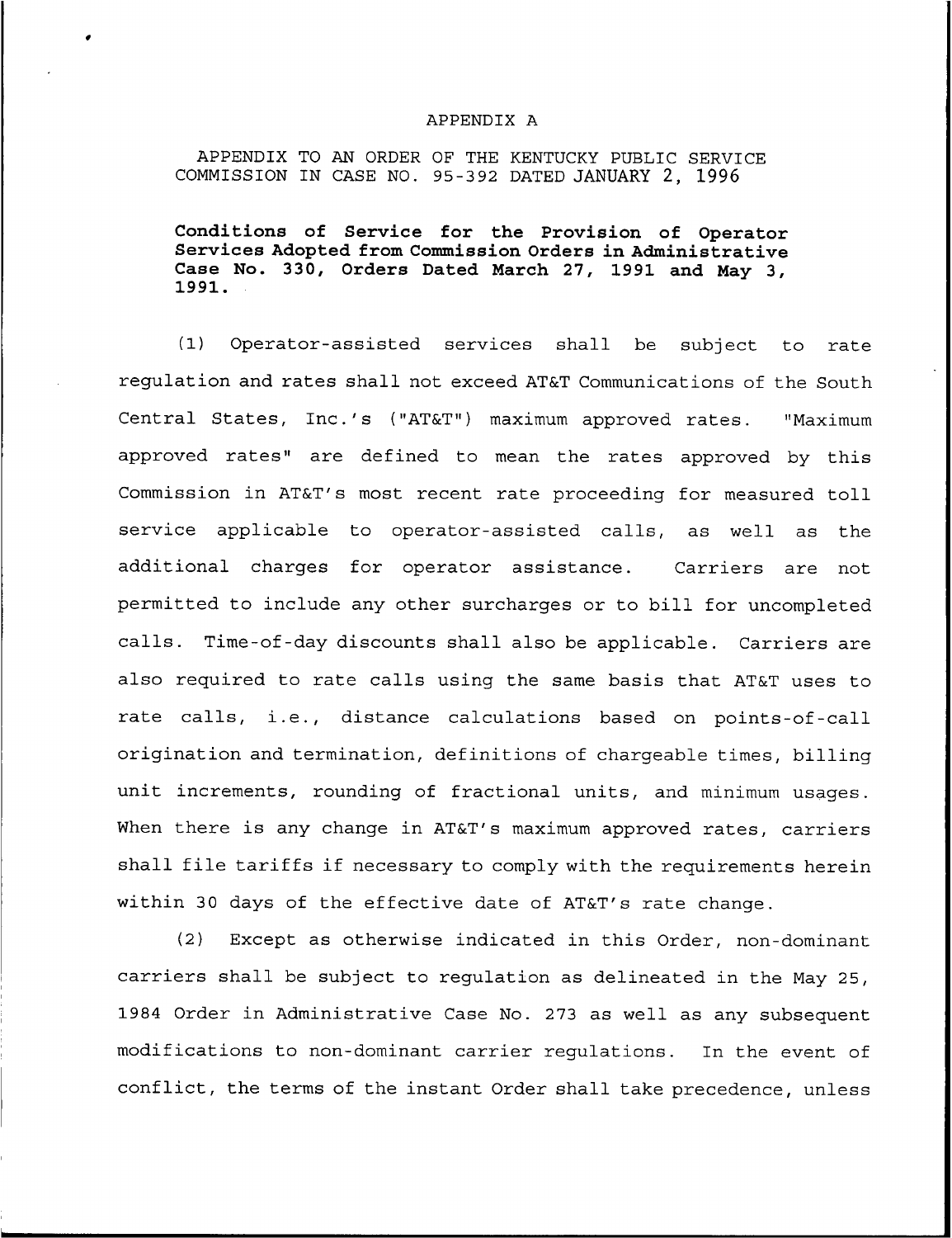a carrier is specifically relieved from compliance with any conditions contained herein.

(3) Operator service providers that provide service to traffic aggregators shall not allow access to the operator services of competing carriers to be blocked or intercepted. Blocking and interception prohibitions shall be included in tariffs and all contracts entered into with any traffic aggregator and shall state that violators will be subject to immediate termination of service after 20 days' notice to the owners of non-complying customer premises equipment.

(4) Traffic aggregator is defined to mean any person that, in the ordinary course of its operations, makes telephones available to the public or to transient users of its premises for intrastate telephone calls using a provider of operator services. Aggregators include hotels and motels, hospitals, universities, airports, gas stations, and non-local exchange carrier pay telephone owners. This definition includes the provision of all non-local exchange carrier pay telephones even if no compensation is paid to the owner of the pay telephone. The residential use of operator services is specifically excluded from this definition.

(5) Access to the local exchange carriers' operators shall not be blocked or otherwise intercepted by traffic aggregators. Specifically, all "0-" calls, that is, when an end-user dials zero without any following digits, shall be directed to the local exchange carrier operators. In equal access areas, "0+" intraLATA calls, that is, when an end-user dials zero and then dials the digits of the called telephone number, shall not be intercepted or blocked. In